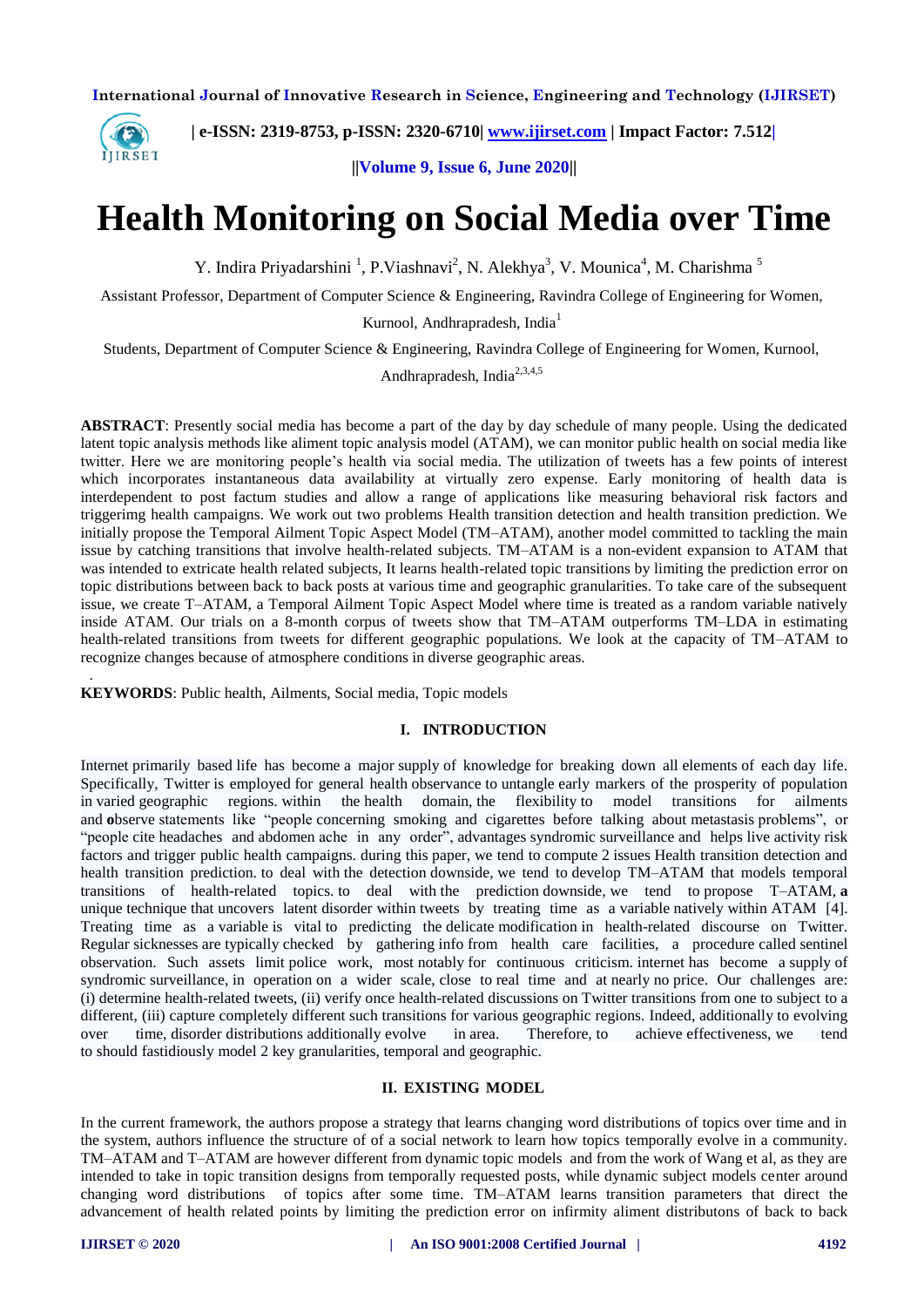

 **| e-ISSN: 2319-8753, p-ISSN: 2320-6710| [www.ijirset.com](http://www.ijirset.com/) | Impact Factor: 7.512|**

# **||Volume 9, Issue 6, June 2020||**

periods at various temporal and geographic granularities. T–ATAM then again finds dormant diseases in health tweets by regarding time as a corpus-explicit multinomial circulation. Classical approaches have been applied to digging points for deriving references. Other discriminative methodologies have been applied to do an exact investigation on topic demonstrating and time sensitive subject displaying individually. None of those are straightforwardly relevant to health information.

#### **Disadvantages of Existing Model**

- $\triangleright$  There is no mapping Tweets to Documents.
- > There is Uncovering Health Topics with ATAM.

# **III.PROPOSED MODEL**

In the proposed framework, the framework details and takes care of two issues: the health transition detection and the health transition prediction. To address the discovery issue, the framework creates TM–ATAM that models temporal transitions of health-related topics. To address the forecast issue, we propose T–ATAM, a novel strategy which reveals inactive infirmity inside tweets by regarding time as an arbitrary variable locally inside ATAM. Treating time as an irregular variable is critical to anticipating the unobtrusive change in health related talk on Twitter.

#### **Advantages of Proposed Model:**

- TM–ATAM, a model ready to distinguish health related tweets and their advancement over time and space. TM– ATAM learns, for a given locale, transition parameters by limiting the forecast mistake on aliment distributions of pre-decided time spans.
- $\triangleright$  T–ATAM, another model ready to foresee health related tweets by regarding time as a variable whose qualities are drawn from a corpus-explicit multinomial distribution.
- Extensive examinations that show the predominance of T–ATAM for anticipating wellbeing advances, when analyzed against TM–LDA and TM–ATAM, and its adequacy against a ground truth.

# *PROPOSED MODEL OF ARCHITECTURE DIAGRAM:*



#### *MODULE DESCRIPTION*

# **Admin:**

Here, the Admin has to login by using valid user name and password. After successful login he can perform some operations such as View All Users Authorize, View All Friend Request and Response, Add Health Filter, View All Health Tweets with Discussion Comments, Capture and View Different Health Monitoring for different geographic regions and for different diseases.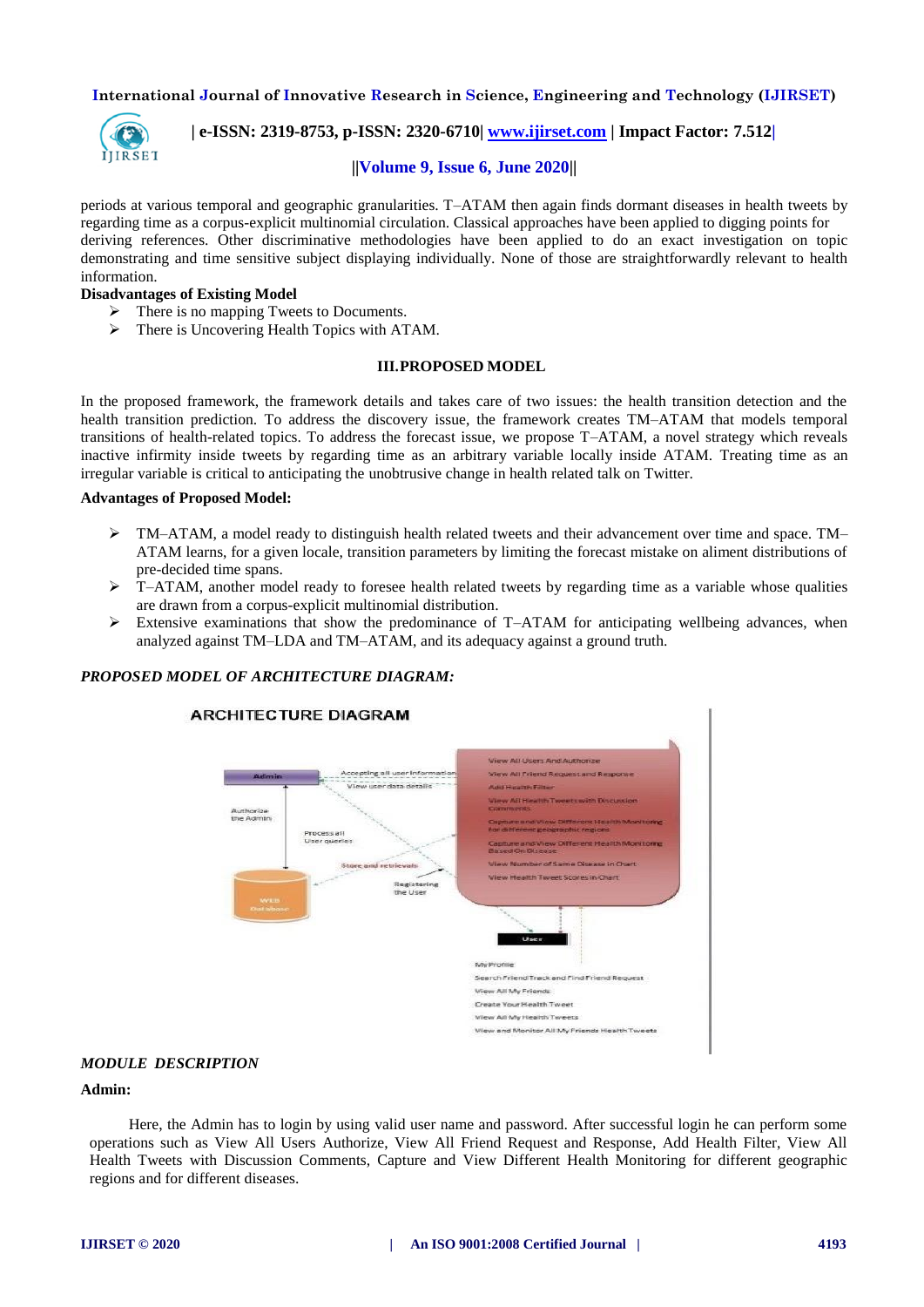

 **| e-ISSN: 2319-8753, p-ISSN: 2320-6710| [www.ijirset.com](http://www.ijirset.com/) | Impact Factor: 7.512|**

**||Volume 9, Issue 6, June 2020||** 

#### **Friend Request and Response:**

In this module, the admin can view all the friend requests and responses which are displayed with tags like id, photo, user name, time and date. If the user accepts the request then the status will be changed to accepted or else the status will remains as waiting.

#### **User:**

In this module, there are n numbers of users arer present. User ought to register before activity any operations then their details are going to be hold on to the info. once productive registration, he must login by using authorized user name and password, then user will perform some operations like My Profile, Search Friend Track and notice Friend Request, read All My Friends, produce Your Health Tweet, read All My Health Tweets, read and Monitor All My Friends Health Tweets.

# **Searching Users to make Friends:**

In this module, the user searches for other users in Same application and sends friend requests to them. The user cans make friends only if they have permission.

## **IV.IMPLEMENTATION OF THE MODEL**

#### **Visual Methods and Visual Sociology**:

In our work, we influence the perception that helpless people may be taking on to web-based social networking stages to en-gage in emotional mental health disclosure by means of visual imagery. We intend to analyze a portion of the complexities regularly investigated through subjective visual strategies, by means of enormous scope portrayal of such psychological health imagery shared on social media

# **Social Media Imagery Analysis:**

In this paper, we obtain a few computational internet based life picture investigation strategy topologies utilized in the above assemblage of research, so as to separate and portray obvious signs identifying with psychological health disclosures on Instagram.

#### **Linguistic Emotions of Visual Themes**:

We utilize the following five enthusiastic traits, roused from earlier work on emotional well-being and social media outrage, tension, pity, positive effect and negative effect, and a proportion of attributions to death toll, showed by the demise classification.



#### **V EXPERIMENTAL RESULTS**

Figure 5.1 Home Page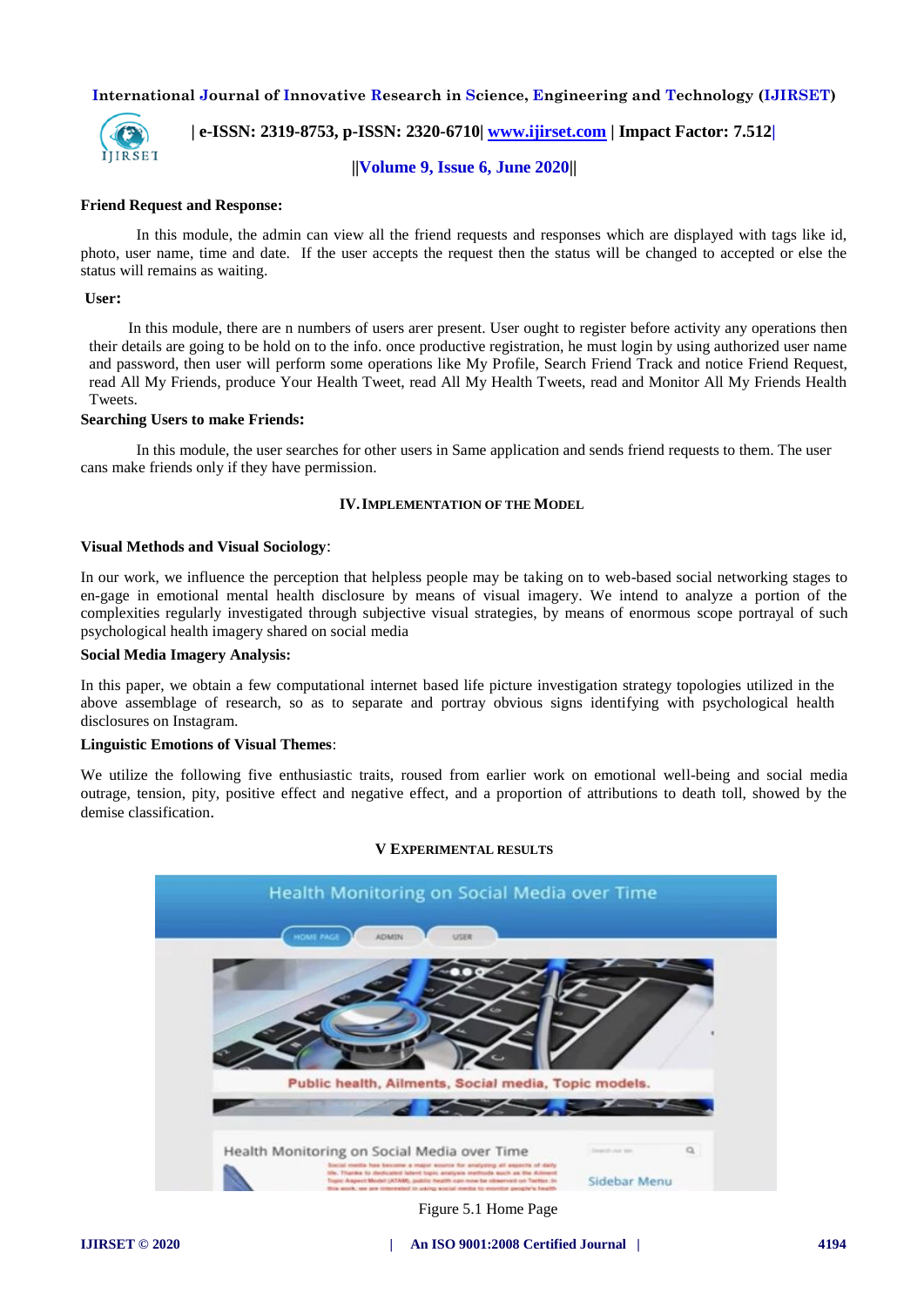

 **| e-ISSN: 2319-8753, p-ISSN: 2320-6710| [www.ijirset.com](http://www.ijirset.com/) | Impact Factor: 7.512|**

**||Volume 9, Issue 6, June 2020||** 



Figure 5.2 Login Page of Admin



Figure 5.3 Admin Page



Figure 5.4 Registration Page of user



Figure 5.5: Registration status of user